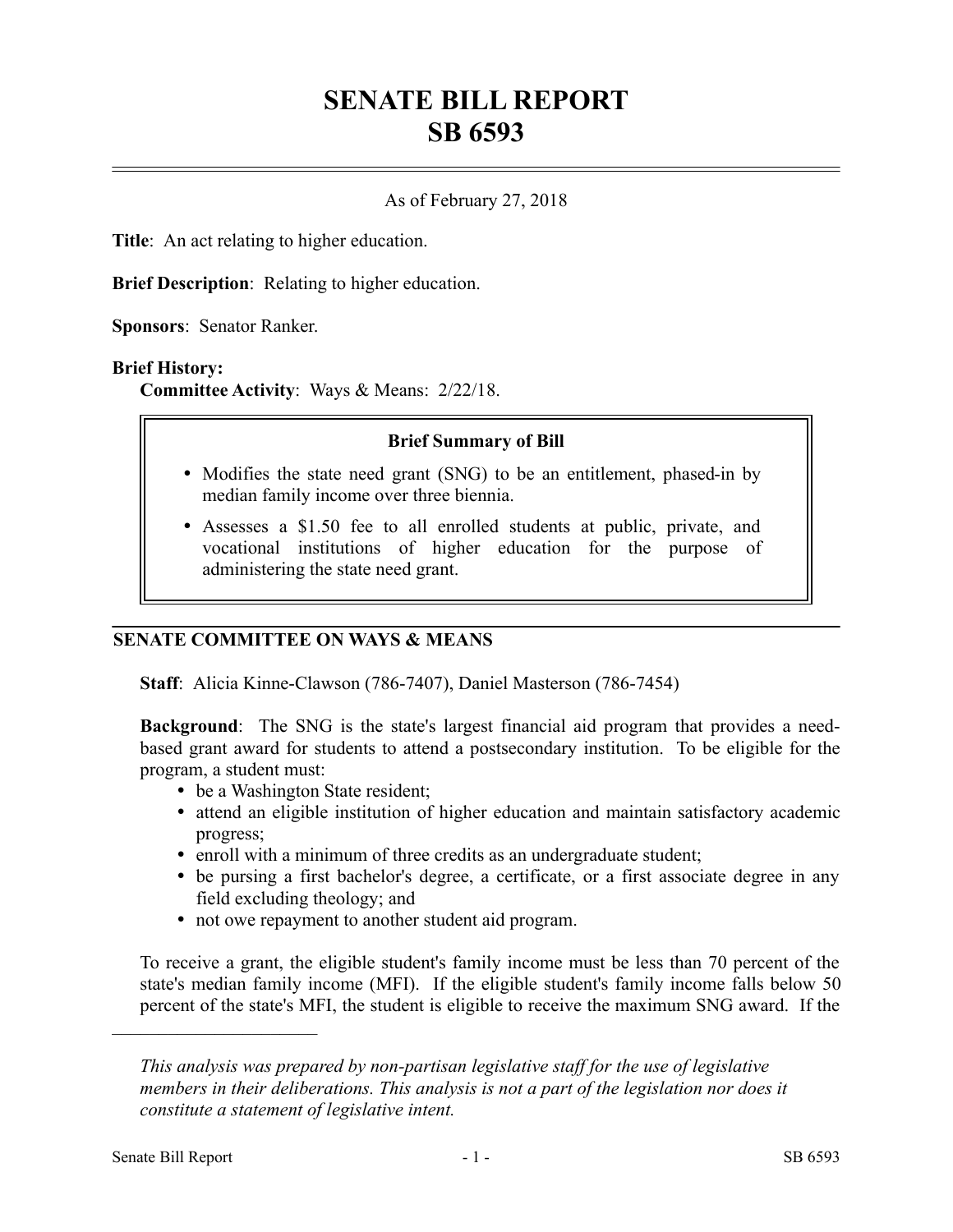student's family income is between 50 and 70 percent of the state's MFI, the award amount is prorated based on family income. In 2017-18 the state's 70 percent MFI cutoff amount for a family of four was \$62,260.

The student may receive a grant award to attend any eligible postsecondary institution in the state. Currently, there are 66 postsecondary institutions that are authorized to participate in the SNG program. The SNG awards vary based on the type of institution a student chooses to attend. About 21,000 students were eligible to receive the SNG in the 2017-18 academic year, but were unserved.

**Summary of Bill**: The bill as referred to committee not considered.

**Summary of Bill (Proposed Substitute)**: The SNG program is modified to require that students receive the maximum award. That entitlement is phased-in by median family income level across three biennia in the following way:

- in the 2018-19 and 2019-20 academic years, students whose MFI is equal to or less than 50 percent must receive the maximum SNG award;
- in the 2020-21 and 2021-22 academic years, students whose MFI is equal to or less than 60 percent must receive the maximum SNG award; and
- in the 2022-23 and 2023-24 academic years, students whose MFI is equal to or less than 70 percent must receive the maximum SNG award.

Maximum SNG is defined as an award equal to the same percentage of operating fees, building fees, and service and activities fees as were covered in fiscal year 2018.

The Caseload Forecast Council is required to estimate the anticipated caseload of the SNG and report the forecast.

A \$1.50 fee is assessed to all students at the public, private, and vocational institutions of higher education for each term in which they are enrolled for the purpose of administering the SNG program. The fee must be collected by the institutions of higher education and remitted to the state treasurer.

**Appropriation**: None.

**Fiscal Note**: Requested on February 21, 2018.

# **Creates Committee/Commission/Task Force that includes Legislative members**: No.

**Effective Date**: Ninety days after adjournment of session in which bill is passed.

**Staff Summary of Public Testimony on Proposed Substitute**: PRO: For too long we have operated the state's largest financial aid program like a lottery. You may qualify, but you may not get a grant in the end. By making this an entitlement, you serve 20,000 unserved students and you make the whole process easier to understand. Our State Need Grant is a nationally recognized program that is proven to increase student access to higher education, as well as college retention and graduation. This helps our state rank in the top ten for low student loan